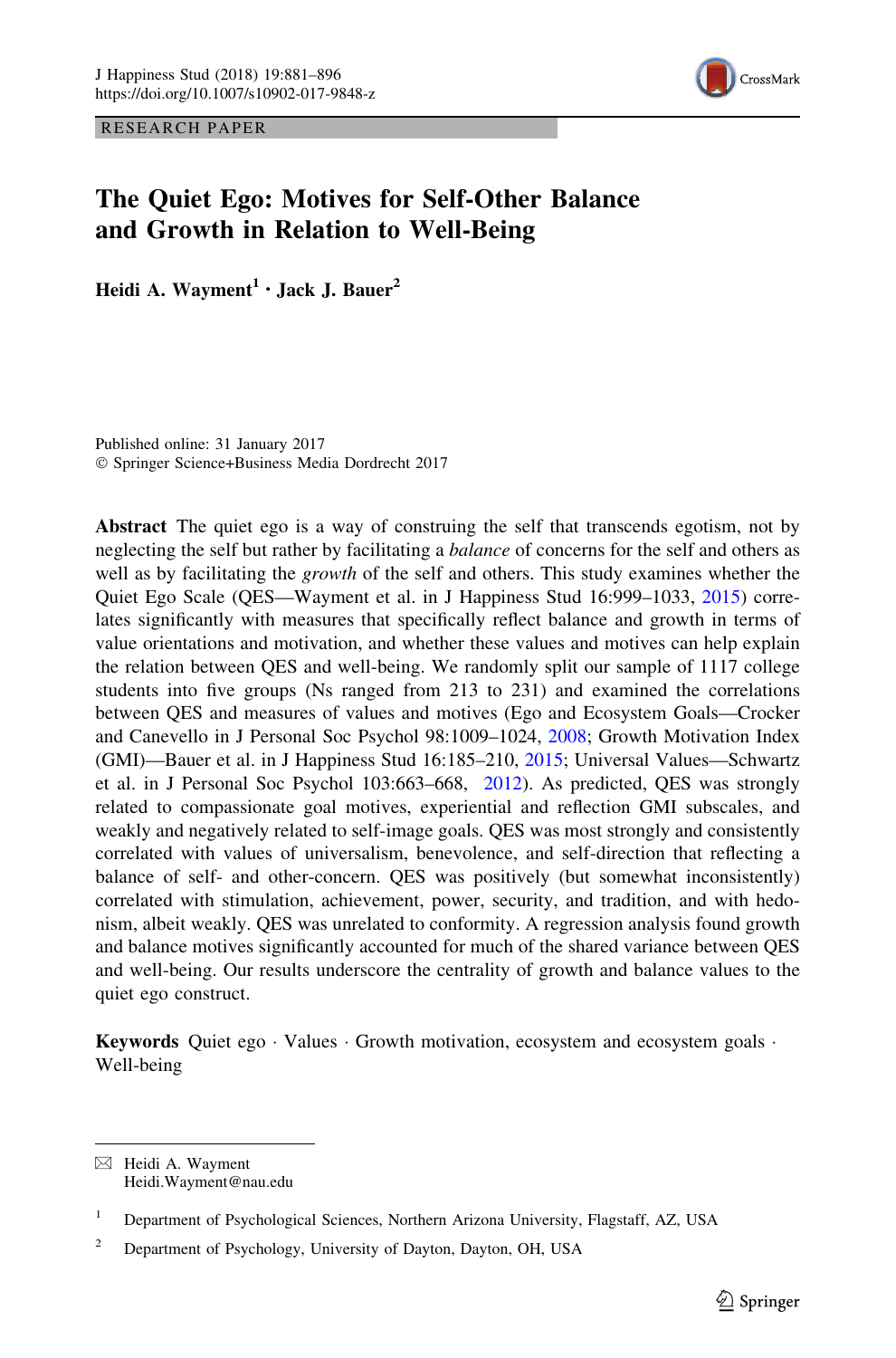# 1 Introduction

The quiet ego refers to a manner of constructing a self-identity that transcends egotism (Wayment et al. [2015;](#page-15-0) Bauer and Wayment [2008](#page-13-0)). The quiet ego does not mean a squashed, deflated, or silenced ego. Nor does a quiet ego involve a disregard for one's immediate self-interest. Instead, the transcendence of egotism involves the balancing of self-interest with concerns for others as well as considering one's immediate situation with a longer-term view of one's own (and others') development over time. In other words, the path to a quiet ego is paved with balance and growth—the balancing concerns of the self and others and the growth of the self and others over time. When the quiet-ego construct was first introduced (Bauer and Wayment [2008\)](#page-13-0), it was as a conceptual thread to connect various personality characteristics and situational mindsets—that converged on the idea of transcending self-interest. In subsequent research, a measure of quiet ego was developed that reflected four characteristics presumed to reflect a person's readiness to think, feel, and behave in ways that reflected balance and growth goals and values (Wayment et al. [2015](#page-15-0)). However, that research did not evaluate goals and values directly, but only as they were reflected and implied in measures of related constructs. The present research was designed to empirically examine this theoretical assumption. As research on the concept of quiet ego grows (e.g., Kesebir [2014](#page-14-0)), it is critical to map out the territory of values and motives that correspond to a quiet ego. In the present study we examine how these two broad features of a quiet ego—balance and growth—are reflected in value orientations and motivations.

### 1.1 The Quiet Ego

The quiet ego involves four primary characteristics that also reflect its concerns or preoccupations—that is, qualities of self that the quiet ego strives to facilitate. The four characteristics are perspective-taking, inclusive identity, detached awareness, and growthmindedness. In tandem, perspective-taking and inclusive identity facilitate the quiet-ego feature of psychosocial balance, particularly as they increase the likelihood of cooperation and dampen self-protective motives against others (Montoya and Pittinsky [2011\)](#page-14-0). These two characteristics also represent growth—the psychosocial development of coming to understand and identify with an increasingly wider scope of people in one's psychosocial ecology (Erikson [1968\)](#page-14-0).

Detached awareness and growth-mindedness involve characteristics of self-relevant attention in the present moment and over time, respectively. Detached awareness is like mindfulness (Brown and Ryan [2003](#page-13-0); Siegel [2007](#page-15-0)), with differences too subtle for the present study (briefly, detached awareness is not just about mindfulness of one's immediate reactions to the situation at hand). Growth-mindedness views any given situation not solely in terms of the immediate moment but rather in terms of how that situation might serve as an opportunity for personal growth—and not just for the self but for others as well. Growth-mindedness is a concern for personally meaningful development, which may involve the self, others, or relationships.

The quiet ego can be studied as a personality characteristic, as a state of mind that can be prompted by the situation, and as a level of self-development (e.g., ego development— Loevinger [1976;](#page-14-0) these various ways of studying a quiet ego are represented across chapters in Wayment and Bauer [2008](#page-15-0)). As a characteristic of personality, the quiet ego can be studied within a personological framework of broad personality traits (such as the Big Five), characteristic adaptations (such as values and motivations), and life stories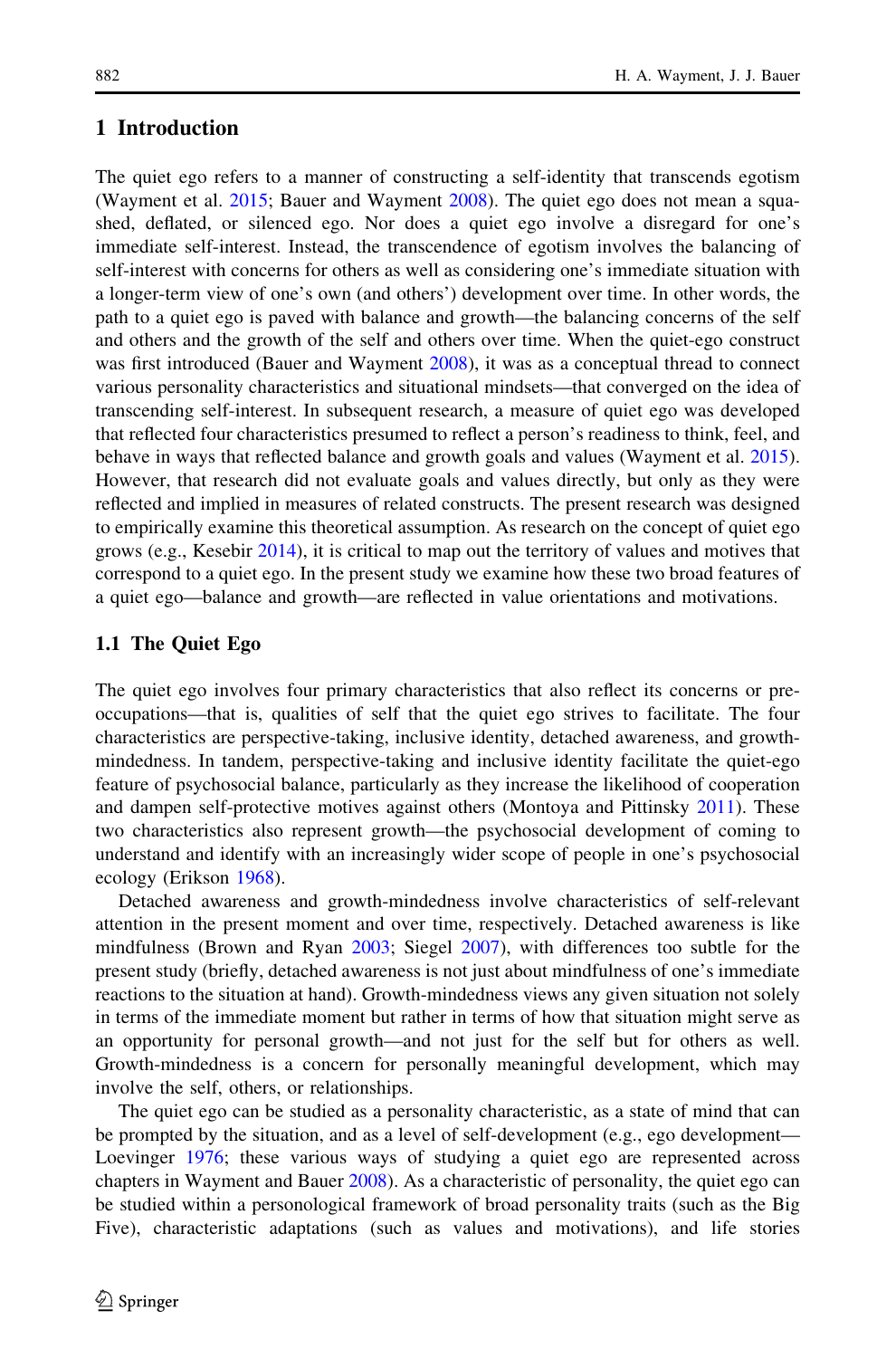(McAdams [1995](#page-14-0), [2013\)](#page-14-0). The Quiet Ego Scale (QES) has been shown to correlate significantly with the Big Five traits of emotional stability, extraversion, openness to experience, conscientiousness, and agreeableness, plus a sixth trait in the HEXACO model (Ashton and Lee [2009](#page-13-0)), honesty/humility (Wayment et al. [2015;](#page-15-0) see also Exline [2008;](#page-14-0) Kesebir [2014](#page-14-0)). As for characteristics adaptations, QES has been shown to correlate significantly with generativity (McAdams and de St. Aubin [1992](#page-14-0)), self-compassion (Neff [2003\)](#page-14-0), the presence of meaning in life (Steger et al. [2006](#page-15-0)), resilience (Bartone [2007](#page-13-0)), and various measures of well-being. Values are the motivational bases of attitudes and behavior (Bardi and Schwartz [2003](#page-13-0); Schwartz et al. [2012](#page-15-0); Smith and Schwartz [1997\)](#page-15-0). Although the quiet ego has been shown to be associated with a variety of psychosocial variables that that reflect a person's readiness to think, feel, and behave in ways that reflect balance and growth values (Wayment et al. [2015](#page-15-0)), this question has not yet been empirically examined.

We now describe three lines of research that assess growth and balance values we would expect to be related to the QES.

### 1.2 Motives and Values for Self-Other Balance and Growth

Over the past decade, Crocker and colleagues have outlined a motivational framework describes both self-focused and other-focused values that impact personal relationships (Canevello and Crocker [2015](#page-13-0); Crocker and Canevello [2008\)](#page-13-0). Individuals with an activated egosystem motivation view life through a competitive lens, in which they evaluate and judge themselves and others. Conversely, an ecosystem motivation is characterized by the view that the self is part of a larger whole and is a perspective that equally values the wellbeing of self and others. Two specific types of goals reflect these two motivational frameworks: self-image and compassionate goals. Self-image goals are concerned with constructing and maintaining desirable self-images. Compassionate goals are those that are realized through collaboration with others and include the desire to support and assist close others. Retrospective correlational studies reveal that college students pursue self-image goals to a great degree (i.e., narcissism epidemic). In contrast to self-image goal motives, compassionate goals are more collaborative and less judgmental—an example of what we mean by "balance," placing values on the well-being of self and others.

Growth motivation is the motivational component of growth-mindedness, a broader construct and an important feature of the quiet ego. More than having the belief that one can change, growth motivation is a desire to actually foster personal growth (Bauer et al. [2015\)](#page-13-0). The ''personal growth'' in question here is not a matter of mere self-improvement (Sedikides and Hepper [2009\)](#page-15-0). Self-improvement motives tend to be value-neutral, including motives toward material acquisition and social status (Sedikides and Strube [1997\)](#page-15-0). In contrast, growth motivation is specifically eudaimonic, humanistic, and organismic in value orientation and can be characterized as experiential and reflective (Bauer et al. [2015](#page-13-0)). Experiential growth motivation is a desire for cultivating skills for personally meaningful activities and relationships and correlates with general measures of well-being, even when controlling for Big-Five traits and other forms of growth orientation. Reflective growth motivation is a desire for cultivating one's capacity for thinking in complex and integrative ways, much like an intellectual-learning motive. Reflective growth motivation correlates with measures of psychosocial maturity like identity exploration and perspective-taking (e.g., Staudinger et al. [2005\)](#page-15-0), controlling for Big-Five traits and other forms of growth orientation. As a single scale, GMI is associated with taking responsibility for failure, notably for those low in self-esteem (Park et al. [2009\)](#page-14-0), and with lower selfhandicapping (Brown et al. [2012\)](#page-13-0).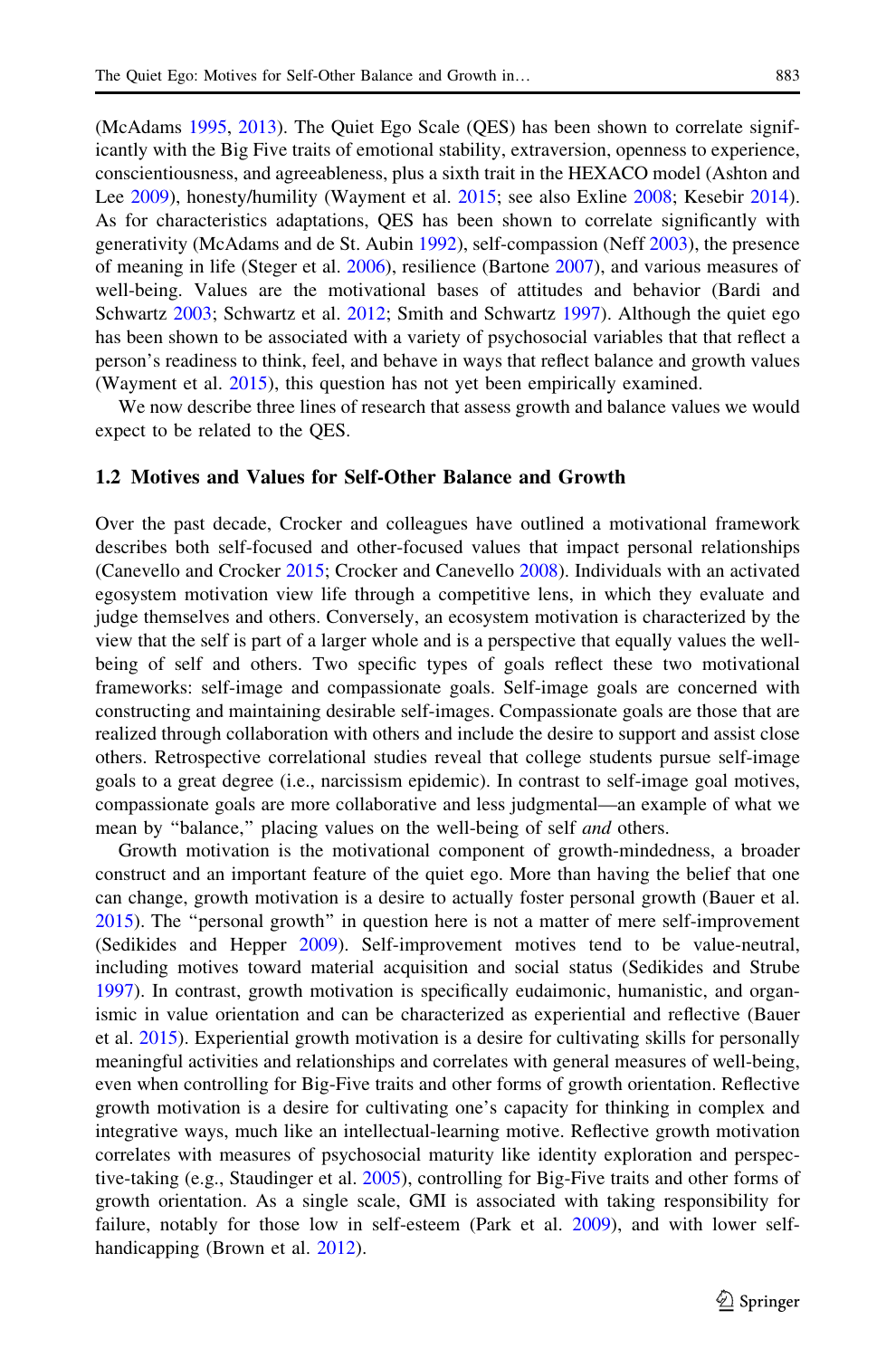When we say the quiet ego reflects balance, we mean that it should reflect values that are concerned with the well-being of the self and the well-being of others. Schwartz et al. ([2012\)](#page-15-0) model of values postulates dynamic relations among ten universal values, that reflect, to varying degrees, values that relate to the self or to others: Self-Direction (control and mastery values), *Stimulation* (variety, stimulation and activation values), *Hedonism* (pleasure values), Achievement (success and ambition values), Power (social status and authority values), Security (safety, harmony and stability values), Conformity (self-restraint and obedience values), *Tradition* (respect, commitment, and acceptance values) *Benevo*lence (helpfulness and loyalty values), and Universalism (values that reflect the importance of understanding, appreciating, and protecting the welfare of all people and nature). As seen in Fig. [1,](#page-4-0) the circular model contains nine wedge-shaped pieces, each representing a value (conformity and tradition share a single wedge of the circle because they share a broad motivational goal). Values that are in conflict with one another (e.g., benevolence and *power*) are on opposite sides of the circle whereas adjacent values are said to be compatible (e.g., *conformity* and *security*) (see Schwartz [2012](#page-14-0) for a fuller description of the motivational combinations). Furthermore, as indicated in Fig. [1](#page-4-0), the 10 values have been shown to reliably form four first-order clusters: openness to change (values of stimulation and self-direction), self-transcendence (values of universalism and benevolence), conservation (conformity, tradition, and security), and self-enhancement (values of power and achievement—cf. Fontaine et al. [2008](#page-14-0); Ralston et al. [2011](#page-14-0); Perrinjaquet et al. [2007](#page-14-0)). The first-order clusters combine to form two second-order clusters: growth (first-order clusters of openness to change and self-transcendence) and self-protection (second-order clusters of self-enhancement and conservation)<sup>1</sup> as well as a second set (self-focused and other-

focused).

# 1.3 Study Goals and Hypotheses

As no study has yet empirically examined the relationship between a measure of quiet ego (QES) and a person's readiness to think, feel, and behave in ways that reflect balance and growth goals and values, we ventured several predictions. Given that compassionate interpersonal goals are associated with valuing the well-being of self and the well-being of others, we expected that QES would correlate significantly with compassionate goal motives and would be unrelated, or negatively associated, with self-image goal motives.

<sup>&</sup>lt;sup>1</sup> According to Schwartz et al.  $(2012)$  $(2012)$ , and most recently, Ralston et al.  $(2011)$  $(2011)$ , the first-order value clusters can be further combined into two sets of second-order clusters. The first set are called ''self-focused'' and ''other-focused'' values. Self-focused values include power, achievement, hedonism, stimulation, and selfdirection, and these values primarily regulate how an individual expresses personal interests and characteristics. Other-focused values include benevolence, universalism, tradition, conformity, and security, and these values primarily regulate how individuals relate socially to others. As with our other hypotheses regarding the QES representing a balanced approach to self- and other concern, we expected that QES would correlate positively with both self- and other-focused values. The second set of second-order values are called ''growth'' and ''self-protective'' values. Growth values (hedonism, stimulation, self-direction, universalism, and benevolence) reflect motivations related to eudaimonic growth (Bauer [2008\)](#page-13-0). Given that quiet ego is theorized to reflect growth-mindedness, we expected that the QES should be related to growth values. Self-protective values include conformity, tradition, security, and power and help individuals cope with ''uncertainty in the social and physical world'' (Schwartz [2012,](#page-14-0) p. 14). Again, given that QES reflects both self- and other concern, we expected a modest relationship between QES and self-protective values. Achievement is believed to share elements of self-protection and growth and is not included in either secondorder value cluster. Thus, we expected QES to be most positively related to self-focused values, and to a lesser extent, self-protection values (both values reflecting self-concern), with other-focused values (concern for others), and with growth.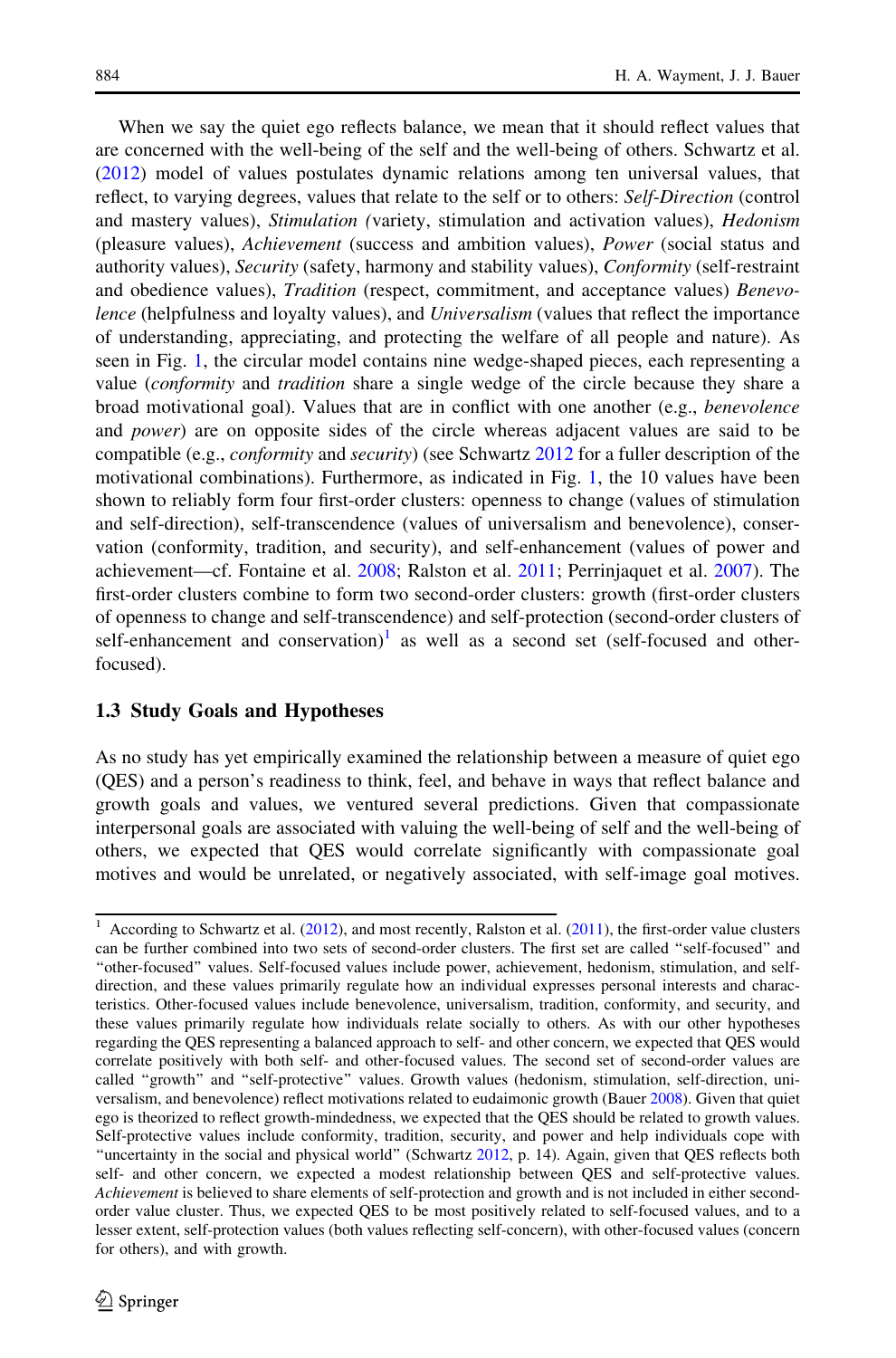<span id="page-4-0"></span>

Fig. 1 Theoretical model among Schwartz's motivational values (from Schwartz [2012](#page-14-0))

We also predicted that QES would correlate with both reflective and experiential growth motivation. We have defined balance as concern for the self and others, and therefore expected that QES would be strongly related to the first-order clusters of openness to change (self-direction, stimulation) and self-transcendence (values of universalism and benevolence). We also expected that QES would correspond to a balance between selffocused and other-focused values. As noted earlier, a quiet ego does not lead a person to ignore the needs of the individual, even when those needs involve power over others. Therefore we expected that QES would correspond to both other-focused and self-focused values, if perhaps favoring the other-focused values. The reason for the favoring of otherfocused values is *developmental*. At increasingly higher levels of psychosocial maturity and ego development, the ego quiets, and the person not only comes to view the self as interdependent with others but also comes to *identify less* with values that feature a selfversus–other mentality (Bauer [2008\)](#page-13-0). While we have not included developmental measures in this study, we can expect that people who score high on quiet-ego characteristics are also likely *not* to endorse *some* of the items of the self-focused values, such as power over others and social status.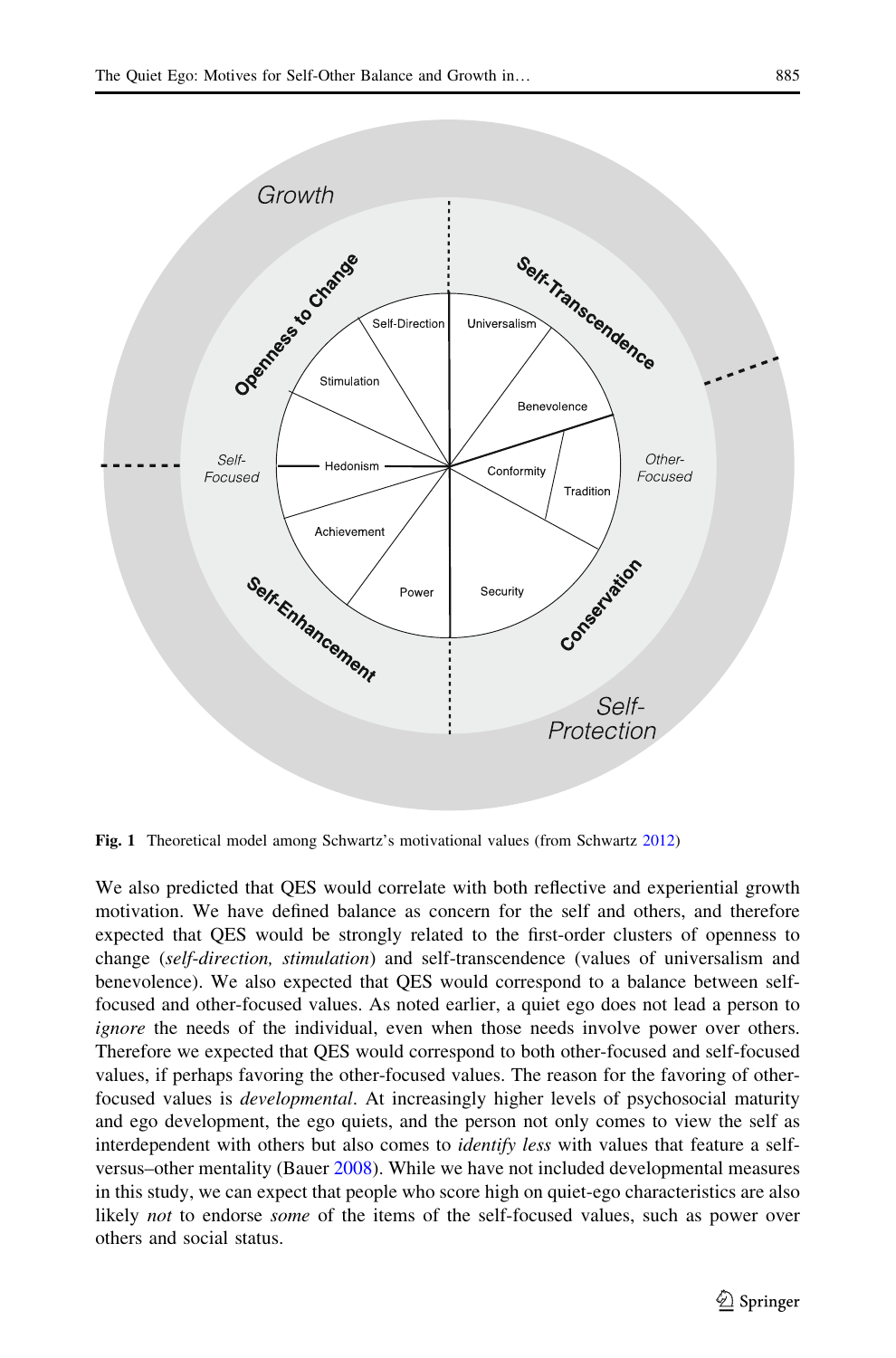Earlier studies have found that QES is positively associated with indicators of wellbeing, such as life satisfaction, including several psychosocial skills and abilities associated with, and believed to promote, well-being (Wayment et al. [2015](#page-15-0)). Given that the QES is conceptualized as a characteristic of the self along McAdams's ([1995](#page-14-0)) level of characteristic adaptations—not as ostensible and abstract as a Big-Five personality trait but not as subjectively rich and contextualized as a narrative self-identity—we expected that growth and balance values may at least partially explain why QES is positively related to well-being. The potential significance of our study is to provide support for the QES as reflecting growth and balance values as well as demonstrating the importance of these values for well-being.

# 2 Method

# 2.1 Participants and Procedure

Participants were 1117 first year college students with an average age between 18 and 19  $(mean = 18.77, SD = 1.0)$ . Due to an oversight in data collection there is no information about gender, ethnic status, although the sample from which it was drawn (introductory psychology students) is typically about 80% female and 75% white. Consent forms and questionnaires were completed on line via the SONA and Survey Monkey systems during the Fall 2014 and Spring 2015 semesters. The data set was randomly divided into five smaller data sets. All analyses were repeated across the five data sets.

# 2.2 Measures

## 2.2.1 Quiet ego

The Quiet Ego Scale (QES: Wayment et al. [2015](#page-15-0)) measures a compassionate self-identity, conceptualized as the theoretical intersection of four well-known psychological characteristics: detached awareness, inclusive identity, perspective taking, and growth. Fourteen items were rated on a 5-point scale  $(1 =$  strongly disagree;  $5 =$  strongly agree). Higher scores indicate greater quiet ego characteristics. Coefficient alphas across the five data sets were .77, .74, .73, .76, .71 (alpha for total sample = .75).

## 2.2.2 Self-Image and Compassionate Goal Motivations

Self-image and compassionate goals were measured (Crocker and Canevello [2008\)](#page-13-0) by asking participants, ''In the past week…how much did you want or try to…,'' followed by 13 items that list individual goals, such as ''have compassion for others' mistakes and weaknesses'' and ''convince others that you are right.'' Each item was rated on a 6-point scale  $(1 =$  almost never;  $6 =$  almost always). Higher scores on each subscale indicate greater use of the interpersonal goals. Goals are then grouped into two overarching sets of motivations, one for self-image and another for compassion. Coefficient alphas for selfimage goal motivation were  $.73, .68, .73, .70, .73$  (alpha for total sample  $= .72$ ). Coefficient alphas for compassionate goal motivation were .84, .76, .79, .81, .79 (alpha for total sample  $= .80$ ).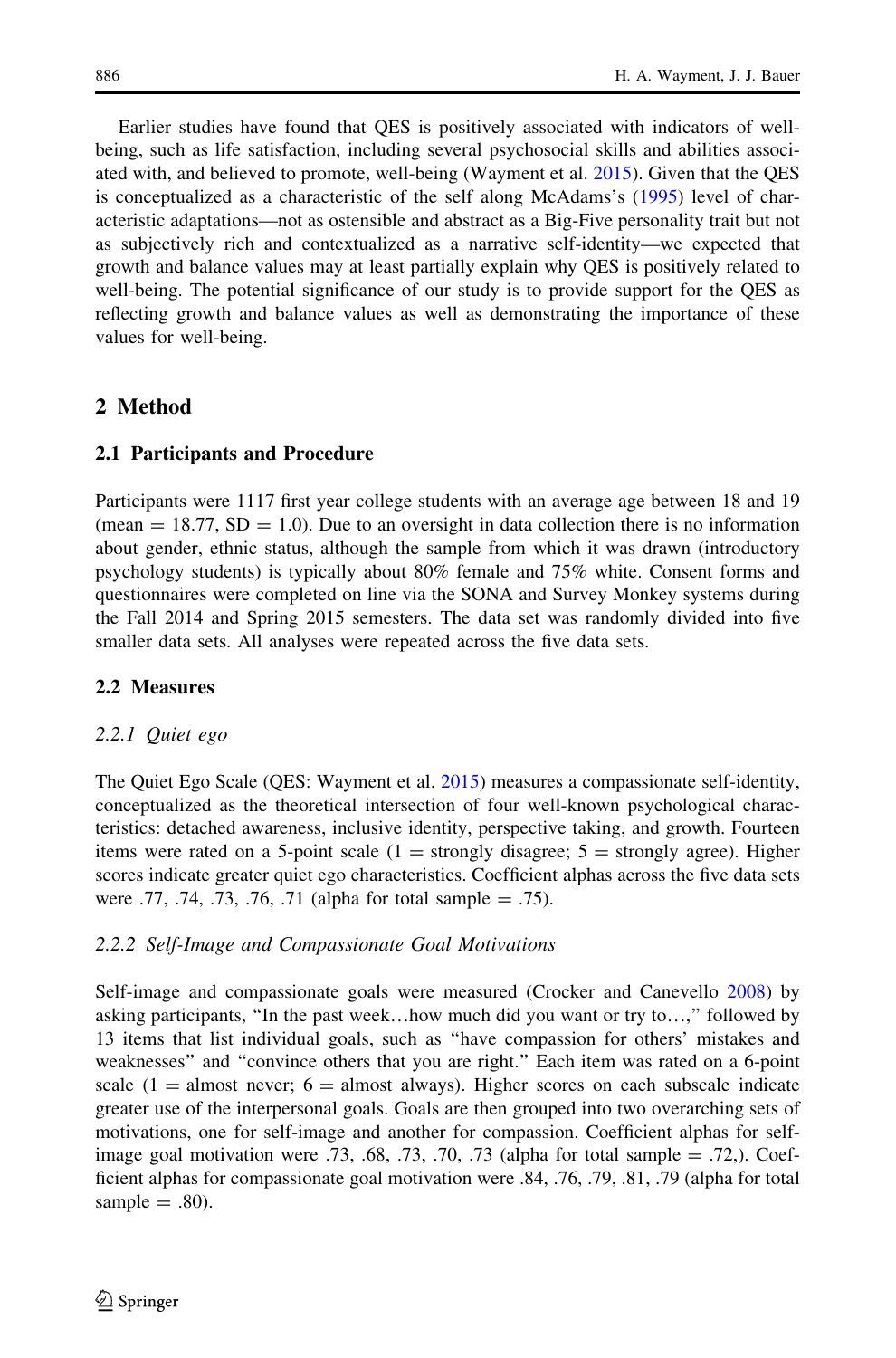#### 2.2.3 Growth Motivation

This eight-item scale Growth Motivation Index (GMI) measures growth motivation, and can be also examined in terms of two subscales: *experiential* and *reflective* growth motivation (slightly revised from Bauer et al. [2015\)](#page-13-0). Experiential growth motivation represents the social-emotional/action-oriented growth motivation. Reflective growth motivation represents the social-cognitive/intellectual growth motivation. We conducted a confirmatory factor analysis (CFA) on the 8 GMI items, with four items loading onto each of its respective latent factors (GMI-experiential, GMI-reflective). The two latent variables were allowed to correlate. The model met expectations for adequate fit,  $X^2$  (14) = 23.37,  $p \lt .05$ , CFI = 1.0, NNFI = .99, SRMR = .02, RMSEA = .03, 90% CI [.00, .04]. Coefficient alphas across the five data sets were as follows: GMI-experiential: .77, .75, .80, .74, and .78; GMI-reflective: .84, .85, .82, .84, .79; total scale: .81, .83, .80, .79, .79. Coefficient alphas for the total sample were as follows: experiential (.77), reflective (.83) and total score (.81).

### 2.2.4 Values

A values survey was adapted from (Lindeman and Verkasalo [2005](#page-14-0)) and included 10 items that ask about 10 primary values (e.g., Achievement, Power, Benevolence). Each value was described using multiple adjectives (essentially condensing a questionnaire that would normally have dozens of items into a 10-item measure). Each value was rated in terms of its importance on an 8-point scale ranging from 1 (not important) to 8 (of supreme importance). The middle score, 4, was rated as important. Participants could also select ''opposed'' to my values (rate as 0). Three individuals rated a single value in this manner. In order to interpret how correlations between the QES and individual values might reflect Schwartz's and colleagues higher order value clusters, we created four first-order value clusters according to Schwartz's descriptions: self-enhancement values (power and achievement, correlations ranged from .30 to .41,  $ps\lt 0.001$ , self-transcendence values (benevolence and universalism, correlations ranged from .64 to .70,  $ps\lt 0.001$ ), *openness* to change values (self-direction and stimulation, correlations ranged from .49 to .66,  $ps\lt 0.001$ , and *conservation values* (security, conformity, tradition, correlations ranged from .60 to .65). This first-order structure, clearly documented in studies using the 47-item SVS scale (Ralston et al. [2011\)](#page-14-0), was also confirmed by a confirmatory factor analysis in our sample.<sup>2</sup> We also created four second-order factors. Self-focused values (power, achievement, hedonism, stimulation, self-direction) had coefficient alphas that ranged from .68 to .80 (average  $= .77$ ); *other-focused values* (universalism, benevolence, tradition,

<sup>&</sup>lt;sup>2</sup> We conducted a confirmatory factor analysis (CFA) on the 10 value items, with the values loading onto their respective latent factors: self-enhancement (SE), self-transcendence (ST), openness to change (OC), conservation (C). The four latent variables were allowed to correlate. Model fit was improved by adding correlated error terms. We incrementally added these error terms to the model and observed improvement in model fit and compared factor loadings and correlations among the latent factors. A final model that added 10 pairs of correlated error terms fit extremely well,  $X^2(11) = 15.81$ ,  $p = 25$ , CFI = 1.0, NNFI = 1.0,  $SRMR = .02$ ,  $RMSEA = .02$ ,  $90\%$  CI [.00, .04]. The final factor loadings and between factor correlations were all significant ( $p < .001$ ) and extremely similar to those found in the initial model. The factor loadings were as follows: Self-Enhancement (power = .40, achievement = .92), Self-Transcendence (benevolence = .66, universalism = .83), Openness to Change (self-direction = .91, stimulation = .76), and Conservation (security  $= .47$ , conformity  $= .40$ , tradition  $= .74$ ). The first-order value clusters were also intercorrelated (range .44 to .73), similar to results investigating the factor structure of the SVS (Perrinjaquet et al. [2007;](#page-14-0) Schwartz and Boehnke [2004\)](#page-14-0).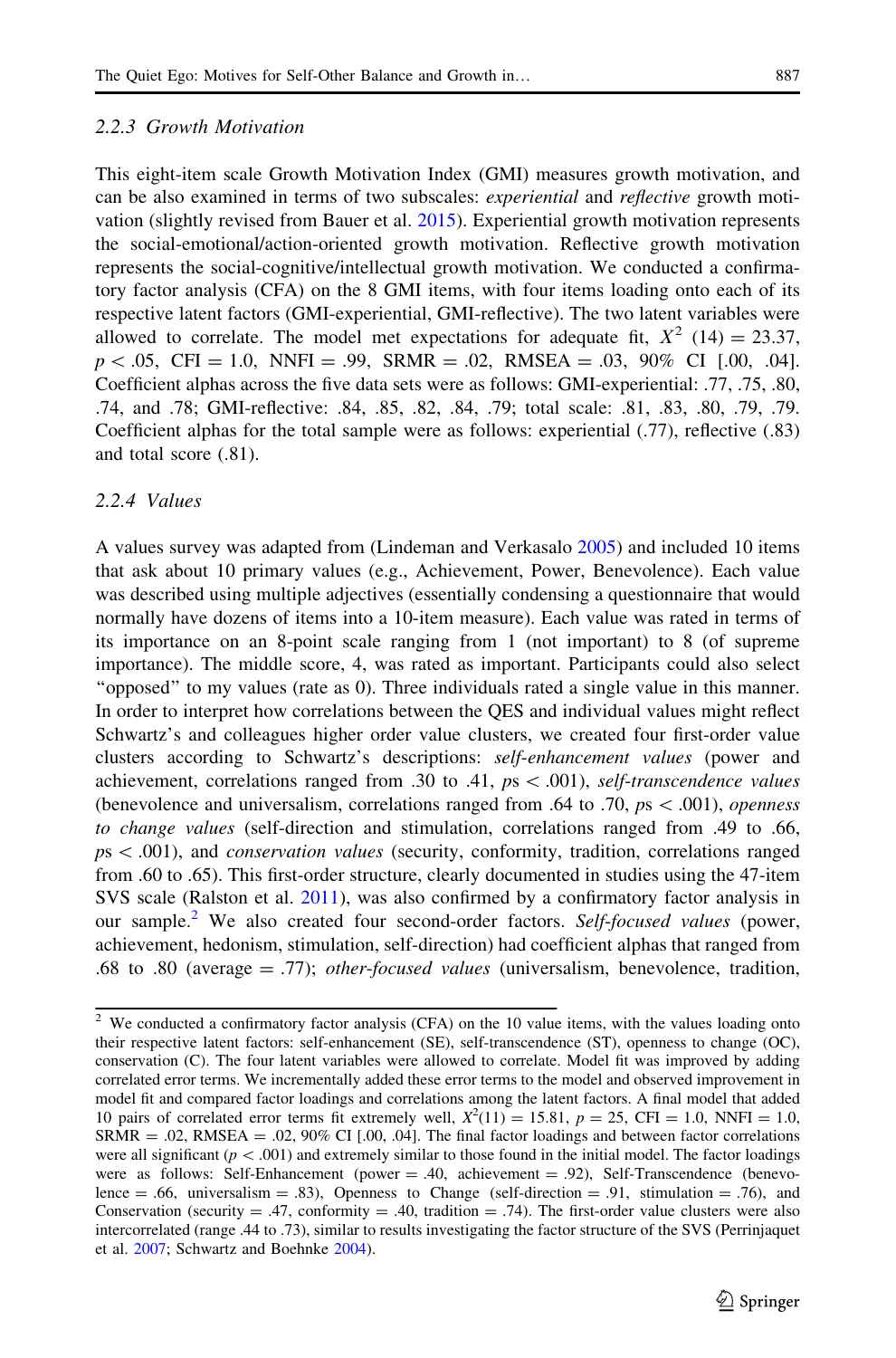conformity security) had coefficient alphas that ranged from .69 to .74 (average  $=$  .72); self-protection values (power, tradition, conformity, security) had coefficient alphas that ranged from .64 to .72 (average  $=$  .66); *growth values* (hedonism, stimulation, universalism, autonomy, benevolence) had coefficient alphas that ranged from .79 to .85 (alpha for total sample  $= .81$ ).

# 2.2.5 Well-Being

The Brief Students' Life-Satisfaction Scale (BMSLSS was used to assess well-being (Huebner [1991\)](#page-14-0). Students rated their family life, friendships, school experience, living situation, self, and overall well-being. Items were rated on a 7-point scale  $(1 = \text{terrible})$ ;  $7 =$  delighted). Coefficient alphas for well-being were .79, .75, .82, .77, .79 (alpha for total sample  $= .78$ ).

## 2.3 Analytic Strategy

In order to enhance the confidence in our findings (e.g., replication), prior to the analyses we split the sample into five subsamples to meet a minimum of 138 in each sample (G\*Power 3.1.9.2 to estimate bivariate correlations, with two tailed tests, effect size  $= .30$ , alpha error probability  $= .05$ , power estimate  $= .95$ ). Given the number of participants available, we adopted a more conservative approach and divided the sample randomly into five groups, with sample sizes ranging from 213 to 231, increasing the power estimate to .99. This procedure also allowed us to better observe the expected variability among the correlation coefficients (Cumming [2014](#page-14-0)). For our regression analyses a sample size of 567 is needed to detect a regression coefficient of .15, with alpha error probability  $= .05$ , power estimate = .95). Testing our predictions in our sample of 1117 increased the power to .99 (to detect minimum coefficient size of .127; see also Schönbrodt and Perugini [2013](#page-14-0) regarding sample size and estimate stability). We report the correlations across the subsamples but also report the correlation coefficient for the total sample  $(N = 1117)$ , including 95% confidence intervals estimated by 1000 bootstrapped samples. Inspection of Table [2](#page-10-0) shows that the 70% of the estimates derived from the five smaller subsamples largely fell within the confidence intervals obtained on the total sample. We examined Pearson correlation coefficients to examine the relationship between QES and our measures of values and motives. In order to examine our hypothesized model we used the PROCESS module (Model 4, Hayes [2013\)](#page-14-0) with SPSS for Windows 21.0 (SPSS Science, Chicago, IL, USA). Mediation analyses were conducted using bootstrapping procedures and confidence intervals based on 1000 resamples (Preacher et al. [2007](#page-14-0)).

# 3 Results

### 3.1 Quiet Ego and Motives for Balance and Growth

We predicted that the QES should be positively associated with compassionate goal motives (ecosystem motivation) and, given the egocentric focus of self-image goals, would either be unrelated, or negatively associated, with self-image goal motives (egosystem motivation). Self-image and compassionate goals were positively correlated  $(r = .23)$ ,  $p$  < .001). We found that QES was strongly related to compassionate goal motives and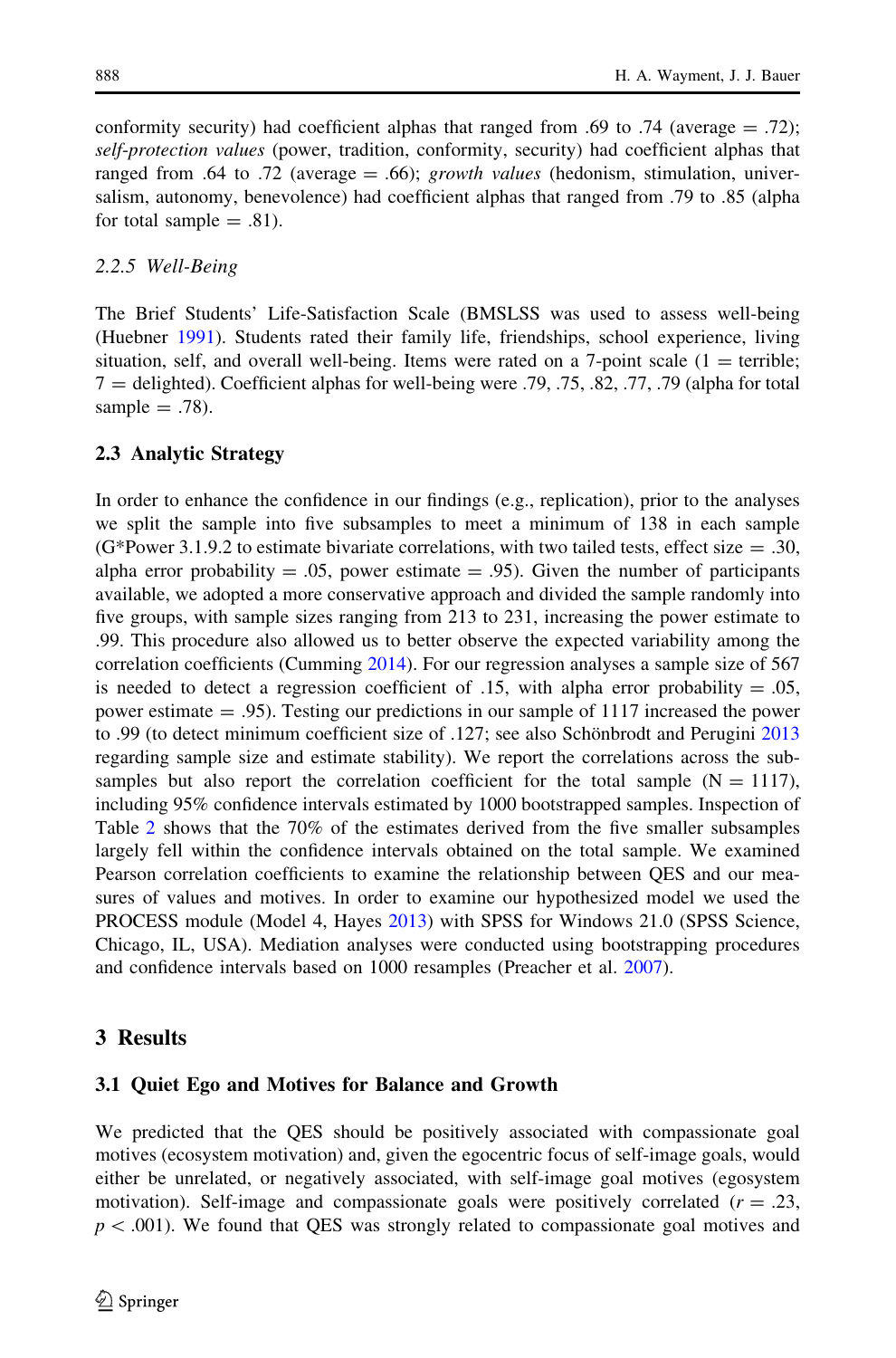negatively related, albeit with low magnitude, to self-image goals. Also, QES was related to compassionate goals more often across studies than self-image values. In line with our expectations, QES correlated significantly with both the experiential and reflection subscales of the GMI (experiential:  $r = .45$ ,  $p < .001$ ; reflection  $r = .39$ ,  $p < .001$ ). The two GMI scales were correlated  $(r = .27, p < .001)$ . Taken together, the QES was associated with motives that reflect balanced concerns for self and other (Crocker's compassionate goals) and that reflect growth (Bauer et al., growth motivation). Correlations across the five sub-samples, as well as for the total sample, are presented in Table [1.](#page-9-0)

# 3.2 Quiet Ego and Values of Balance and Growth

QES was most strongly and consistently correlated with the values of universalism, benevolence, and self-direction, much as predicted. These values are reflected in the firstorder value clusters of self-transcendence and openness to change, factors that have been verified in large samples with a multiple-item measure of values (cf. Ralston et al. [2011;](#page-14-0) see Table [1\)](#page-9-0). Furthermore, these three values largely comprise the second-order value cluster of growth (see Fig. [1\)](#page-4-0). QES was positively (but somewhat inconsistently) correlated with stimulation, achievement, power, security, and tradition. The latter four of those values are included in the first-order value clusters of self-enhancement and conservation, with which QES correlated either weakly or not at all. These first-order value clusters also comprise the second-order value cluster of self-protection values, with which QES correlated either weakly or not at all. QES also correlated with hedonism significantly but weakly so. QES was unrelated to *conformity*, which belongs to second-order value clusters of other-focused and self-protection.<sup>3</sup> As hinted earlier, QES correlated significantly with growth values, supporting the second major theme of the quiet ego. There was also a weak but significant correlation with self-protective values.

# 3.3 QES, Balance, Growth, and Well-Being

Our last study goal was to examine whether the growth and balance values and motives associated with QES could account for the relationship between QES and well-being. The correlations between well-being and values/goals are presented in Table [2](#page-10-0). Well-being was positively, in some cases modestly, associated with all of the values and goals, and negatively related to self-image goals. The GMI experiential score had the highest correlation with well-being.<sup>4</sup>

<sup>&</sup>lt;sup>3</sup> According to Schwartz et al. ([2012\)](#page-15-0), universally, the values are typically ranked in this order: *benevo*lence, universalism, self-direction, security, conformity, hedonism, achievement, tradition, stimulation, and power. Overall, our study respondents reported the values of achievement and security as most important, followed by self-direction, universalism, and benevolence. The lowest ranked value was nearly always power. We calculated the relative rank of our sample's values (across the five samples). The ranked order of values in our sample differed from universal preferences, most notably because achievement and security were typically ranked first and second in our sample (Spearman rank correlations ranged from .46 to .49).

<sup>&</sup>lt;sup>4</sup> Here we wish to give a sense of the relative strength of relations between QES and its predicted correlates. The correlation between QES and *other-focused values* was significantly stronger than the one between QES and self-focused values,  $z = 4.67$ ,  $p < .001$ . The correlation between QES and other-focused values was significantly stronger than the one between QES and self-focused values,  $z = 4.67$ ,  $p < .001$ .Correlation between GMI and *growth values* was significantly stronger than between GMI and self-protection values,  $z = 7.07$ ,  $p \lt 0.01$ . Correlations between GMI and self-focused values and other-focused values were statistically equivalent,  $z = -1.70$ ,  $p = .11$ . Compassionate goals were more strongly correlated with *other*focused values compared to self-focused values,  $z = 8.36$ ,  $p < .001$ ); more strongly correlated with growth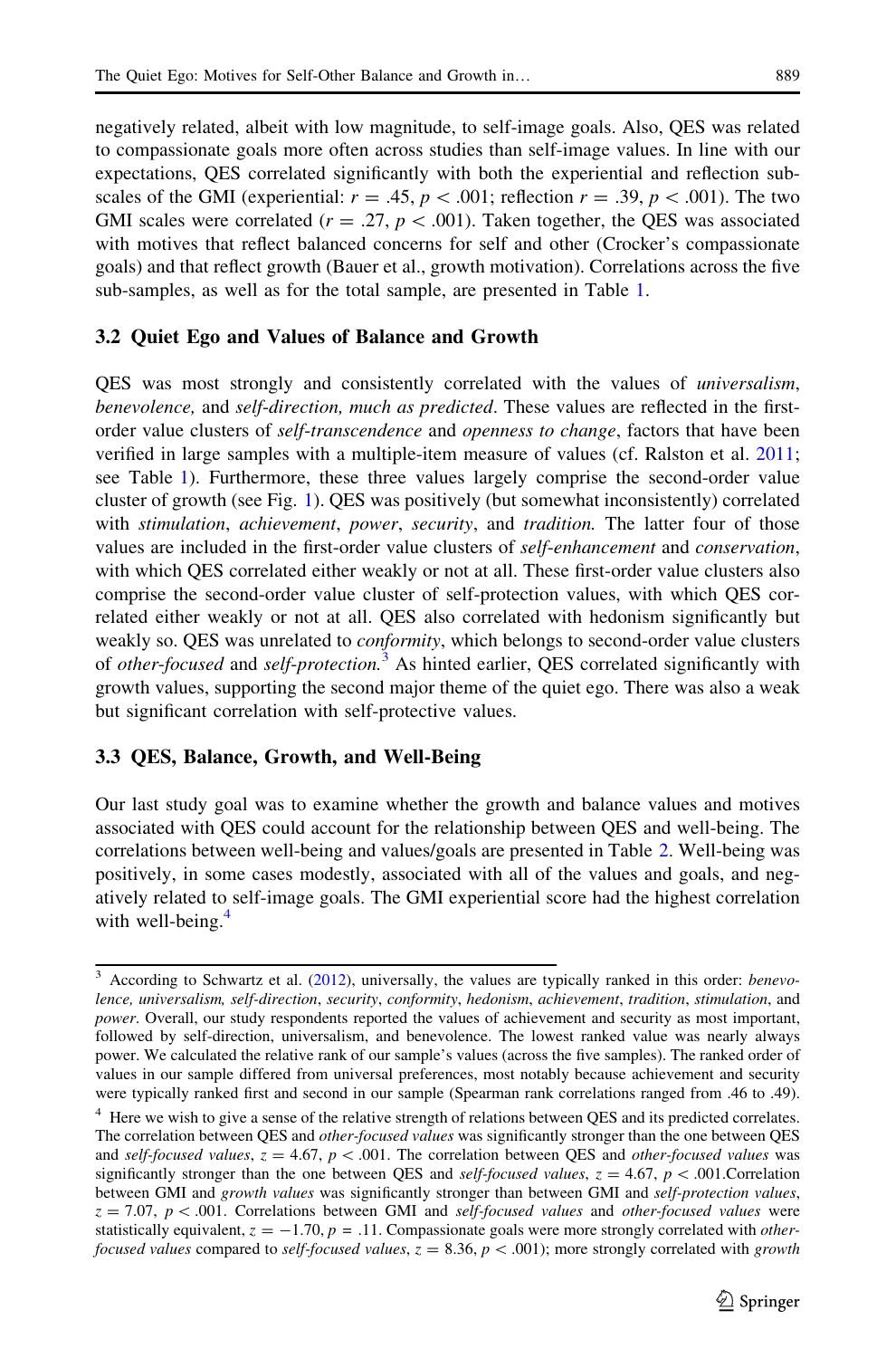| N                                                      | S <sub>1</sub><br>230 | S <sub>2</sub><br>231 | S <sub>3</sub><br>226 | S <sub>4</sub><br>214 | S <sub>5</sub><br>216 | Total Ss<br>1117 | 95% CI <sup>a</sup> |
|--------------------------------------------------------|-----------------------|-----------------------|-----------------------|-----------------------|-----------------------|------------------|---------------------|
| Egosystem and ecosystem motives (Crocker et al. 2010)  |                       |                       |                       |                       |                       |                  |                     |
| Self-image goals                                       | $-.05$                | $-.13$                | $-.09$                | $-.17$                | $-.00$                | $-.09*$          | $[-.15, -.03]$      |
| Compassionate goals                                    | .45                   | .51                   | .42                   | .52                   | .50                   | $.48***$         | [.43, .52]          |
| Goal ratio <sup>b</sup>                                | .42                   | .47                   | .40                   | .48                   | .33                   | $.42***$         | [.36, .47]          |
| Growth motivation (Bauer et al. 2015)                  |                       |                       |                       |                       |                       |                  |                     |
| Experiential                                           | .48                   | .47                   | .45                   | .36                   | .48                   | .45***           | [.40, .49]          |
| Reflection                                             | .45                   | .45                   | .30                   | .41                   | .34                   | $.39***$         | [.33, .44]          |
| Total score                                            | .60                   | .54                   | .49                   | .50                   | .51                   | $.53***$         | [.48, .57]          |
| Values (Schwartz et al. 2012)                          |                       |                       |                       |                       |                       |                  |                     |
| Power                                                  | $-.00$                | $-.23$                | $-.11$                | $-.20$                | .07                   | $-.12**$         | $[-.19, -.05]$      |
| Achievement                                            | .29                   | .13                   | .10                   | .18                   | .15                   | $.18**$          | [.12, .25]          |
| Hedonism                                               | .19                   | .08                   | .01                   | .02                   | $-.03$                | $.06*$           | [.01, .13]          |
| Stimulation                                            | .33                   | .15                   | .14                   | .25                   | .08                   | $.19***$         | [.13, .25]          |
| Self-direction                                         | .34                   | .25                   | .25                   | .24                   | .17                   | $.25***$         | [.19, .31]          |
| Universalism                                           | .35                   | .30                   | .45                   | .30                   | .32                   | $.37***$         | [.32, .43]          |
| Benevolence                                            | .35                   | .27                   | .45                   | .46                   | .24                   | $.36***$         | [.29, .41]          |
| Tradition                                              | .08                   | .06                   | .20                   | .23                   | .06                   | $.13***$         | [.07, .19]          |
| Conformity                                             | .05                   | .03                   | .01                   | $-.00$                | $-.10$                | .00              | $[-.06, .07]$       |
| Security                                               | .23                   | .08                   | .19                   | .23                   | .15                   | $.17**$          | [.12, .24]          |
| 1st order value clusters (Schwartz et al. 2012)        |                       |                       |                       |                       |                       |                  |                     |
| Self-enhancement                                       | .19                   | $-.08$                | $-.02$                | $-.04$                | .04                   | .03              | $[-.04, .09]$       |
| Self-transcendence                                     | .39                   | .32                   | .49                   | .50                   | .31                   | $.40***$         | [.35, .46]          |
| Openness to change                                     | .37                   | .23                   | .22                   | .29                   | .16                   | $.25***$         | [.19, .31]          |
| Conservation                                           | .15                   | .08                   | .16                   | .19                   | .03                   | $.12**$          | [.06, .19]          |
| 2nd order value clusters (Schwartz et al. 2012): Set 1 |                       |                       |                       |                       |                       |                  |                     |
| Self-focused                                           | .31                   | .10                   | .09                   | .13                   | .08                   | $.14***$         | [.08, .21]          |
| Other-focused                                          | .31                   | .20                   | .35                   | .39                   | .17                   | $.28***$         | [.23, .34]          |
| 2nd order value clusters (Schwartz et al. 2012): Set 2 |                       |                       |                       |                       |                       |                  |                     |
| Self-protection                                        | .12                   | $-.01$                | .10                   | .10                   | .00                   | $.06*$           | [.00, .12]          |
| Growth                                                 | .40                   | .28                   | .35                   | .38                   | .21                   | $.33***$         | [.27, .38]          |

<span id="page-9-0"></span>Table 1 Correlations between QES and values and motives by sub sample (S1 to S5) and total sample

 $* p < .05; ** p < .01; *** p < .001$ 

<sup>a</sup> 95% CI estimated with bootstrapping (N = 1000) on total sample (N = 1117)

<sup>b</sup> The ratio of compassionate to self-image goal use. Higher values reflect a greater ratio of compassionate goals relative to self-image goals

In order to examine our hypothesis, we tested a two mediator model using the PRO-CESS module with SPSS 21.0 (Hayes [2013;](#page-14-0) model 4). Our goal was not to demonstrate longitudinal causality, but rather a meditational effect to support the theoretical position

Footnote 4 continued

values compared to *self-protection values*,  $z = 5.71$ ,  $p < .001$ . Self-image goals were more strongly correlated with *self-protection values* compared to *growth values*,  $z = 6.62$ ,  $p < .001$ ), and only modestly (but equally) associated with both self-focused values and other-focused values,  $z = .61$ ,  $p = .54$ .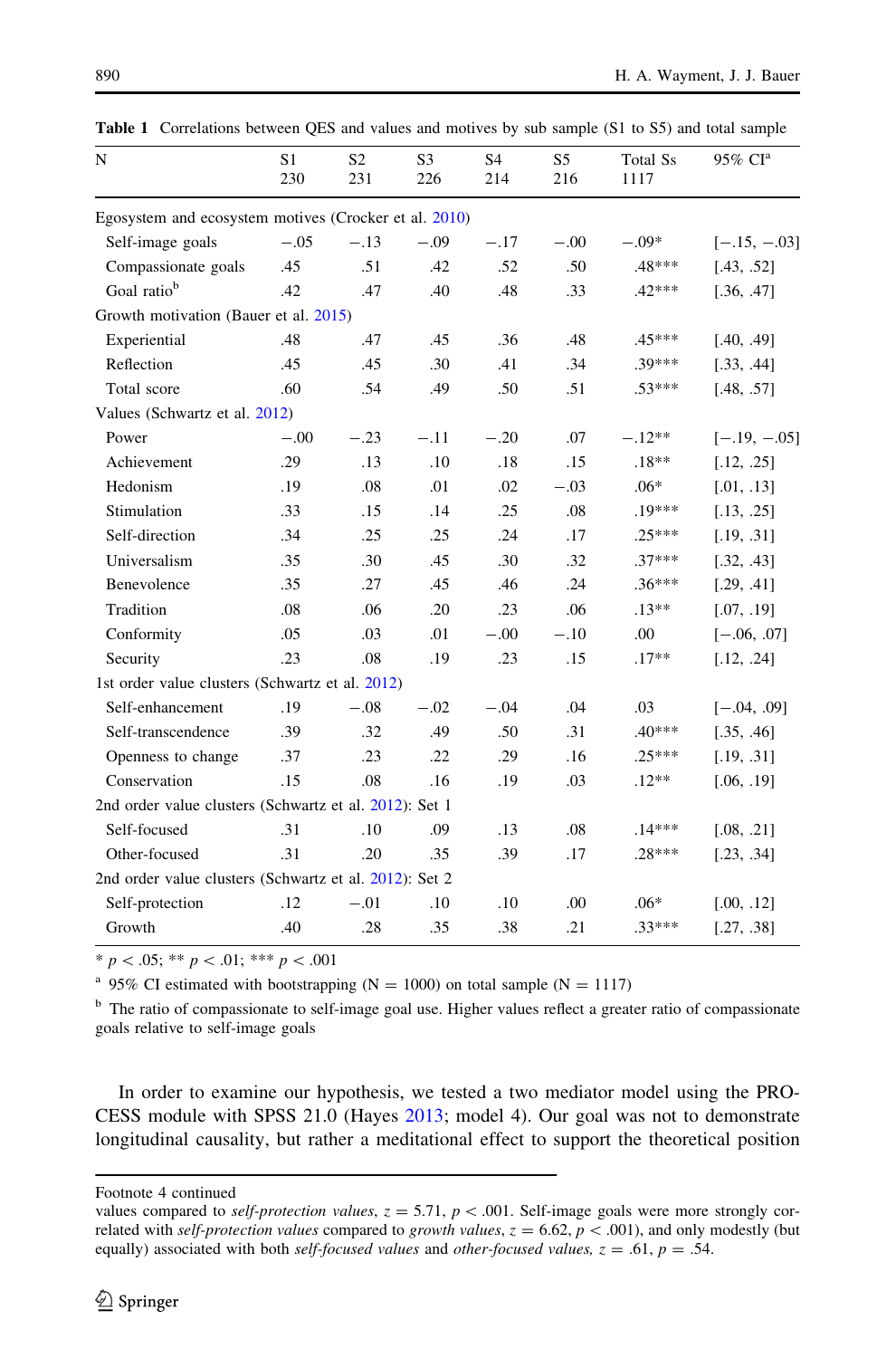|                         | Self-focused<br>values | Other-focused<br>values | Growth<br>values | Self-protection<br>values | Well-<br>being |
|-------------------------|------------------------|-------------------------|------------------|---------------------------|----------------|
| Compassionate<br>goals  | .17                    | .40                     | .36              | .19                       | .12            |
| Self-image goals        | .18                    | .16                     | .08              | .27                       | $-.19$         |
| Goal ratio <sup>a</sup> | $-.04$                 | .17                     | .19              | $-.08$                    | .26            |
| GMI-experiential        | .22                    | .27                     | .32              | .13                       | .27            |
| GMI-reflective          | .18                    | .21                     | .27              | .10                       | $.12\,$        |
| GMI-total score         | .25                    | .30                     | .36              | .15                       | .22            |
| Well-being              | .14                    | .19                     | .15              | .17                       |                |
|                         |                        |                         |                  |                           |                |

<span id="page-10-0"></span>Table 2 Correlations between Second-order value clusters, GMI, goals motives, and well-being  $(N = 1117)$ 

Due to sample size (N = 1117), all correlations were significant at  $p < .05$  or lower. Value clusters as theorized by Schwartz et al. ([2012](#page-15-0)) using an abbreviated values scale

<sup>a</sup> Ratio of compassionate goal use relative to self-image goal use. Higher score indicates greater use of compassionate goals relative to self-image goals

that growth and balance values reflect a quiet ego in a meaningful way. Mediation analyses were conducted using bootstrapping procedures and confidence intervals based on 1000 resamples (Preacher et al. [2007\)](#page-14-0) and evaluated using Sobel's test for estimating indirect effects (Preacher and Hayes [2004\)](#page-14-0). The mediator ''balance motives'' was captured using the ratio of compassionate goals to self-image goals. The mediator ''growth motives'' was captured by using the total score of the GMI scale. These two measures used as mediators were correlated .27,  $p \le 0.001$ . As depicted in Fig. [2,](#page-11-0) the direct effect of QES on well-being was initially significant ( $\beta = .22$ ,  $SE = .03$ ,  $t = 7.47$ ,  $p < .001$ , 95% CI (.16, .28). With both mediators in the model, the path was reduced to .07,  $SE = .04$ ,  $t = 1.96$ ,  $p = .05$ , 95% CI -.00, .14]. As predicted, growth and balance motives significantly accounted for much of the shared variance between QES and well-being. $5$  Taken together, these results suggest that ''balance'' and ''growth'' motives help explain the shared variance between QES and well-being.

### 4 Discussion

The quiet ego represents two overarching stances toward the self and others: balance and growth (Wayment et al. [2015](#page-15-0)). One of the benefits of our measure of quiet ego is that it ties together principles of psychological functioning that are found in the world's wisdom traditions and humanistic psychology. We sought to strengthen our empirical understanding of the quiet ego construct by examining the relationship between a measure of quiet ego with multiple measures of values and motives that reflect balance and growth motives in a very large sample of college students. Our hypotheses were supported. Our analyses with the values scale and GMI showed strong relations between the QES and growth values and motives. Our analyses with Crocker's concept of compassionate goals

<sup>5</sup> The indirect path from QES to well-being, via the ratio of compassionate to self-image goals was .08,  $SE = .01$ ,  $z = 5.69$ ,  $p < .001$ , 95% CI [.05, .11]. The indirect path from QES to well-being, via the GMI was .07,  $SE = .02$ ,  $z = 3.71$ ,  $p < .001$ , 95% CI [03, .10].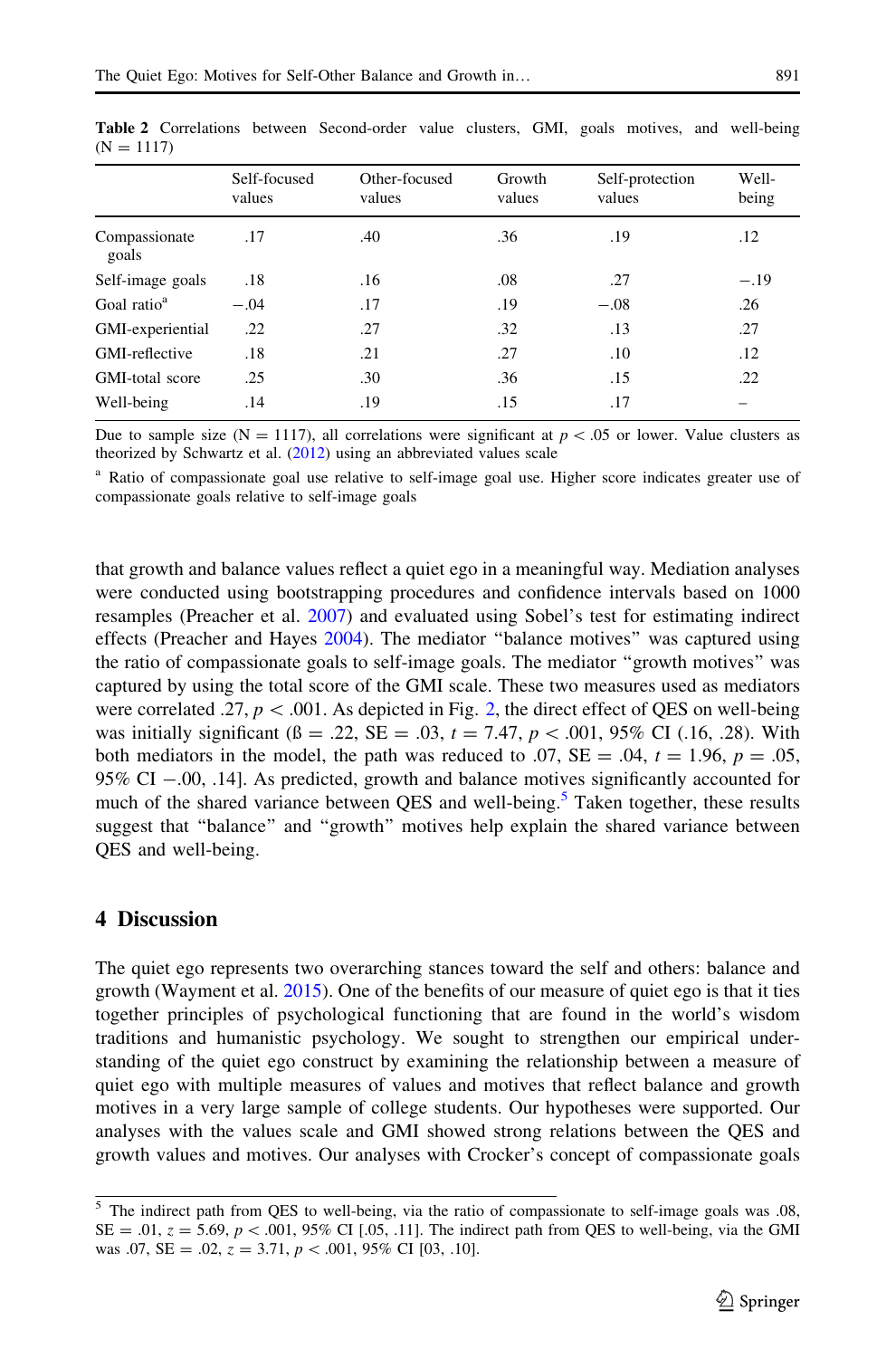<span id="page-11-0"></span>

**Fig. 2** Model results.  ${}^*p < .05$ ,  ${}^{**}p < .01$ ,  ${}^{***}p < .001$ 

and Schwartz's values also provided evidence that the QES is associated with values and motives toward a balance in concerns between the self and others. Our results lend further support for our original assertion that the QES represents a self-identity that transcends excessive self-focus by balancing self- and other-concerns while embracing the importance of personal growth. Thus, the results from this study add to our understanding of the quiet ego construct.

We also found that the relationship between quiet ego and well-being could be at least partially explained by balance and growth the values and motives. These results underscore the centrality of growth and balance values to the quiet ego construct. The benefits of putting the ''self'' in perspective has long been known to be a path toward a more fulfilling life, and a resurgence in ego-quieting research is evidence of renewed interest in this area (Kesebir [2014;](#page-14-0) Wayment et al. [2015\)](#page-15-0). Whether obtained by immersing oneself in nature (e.g., ''awe'' Keltner and Haidt [2003\)](#page-14-0), in skilled, creative activity (''flow'' Csikszentmi-halyi [2014](#page-14-0)), or in experiences that reduce excessive self-focus, putting the "self" in perspective can be beneficial. As the self develops in the direction of psychosocial maturity, the structural framework of one's understanding of the self and others expands to incorporate an increasingly wider range of the social ecology, from one's local groups (like family and neighborhood) to social institutions and organizations (like specific political and religious groups) to humanity (Bauer [2008;](#page-13-0) Erikson [1966](#page-14-0); Loevinger [1976](#page-14-0)). In addition, the literature on self-affirmation describes how a focus on one's important values may help an individual reduce threat and defensiveness (Cohen and Sherman [2014](#page-13-0)). In these studies, individuals are asked to reflect on their most important values (from a list), and then write about their choice. Participants' open-ended descriptions and explanations of their important values vary considerably. Interestingly, participants descriptions' of the values most associated with positive self-affirmation effects are those that emphasize social connections and being part of purposes or projects that go ''beyond'' the self (Crocker et al. [2008;](#page-14-0) Shnabel et al. [2013](#page-15-0)). believe that such affirmations allow individuals to maintain a sense of adequacy in threatening circumstances, which then can buffer them against threat and reduce defensive responses to it (Burson et al. [2012;](#page-13-0) Correll et al. [2004;](#page-13-0) Creswell et al. [2005;](#page-13-0) Critcher and Dunning [2015;](#page-13-0) Sherman et al. [2009](#page-15-0); Schimel et al. [2004\)](#page-14-0). Wayment et al. [\(2015](#page-15-0)) recently examined the ability of a brief quiet ego intervention to reduce stress in first-year college students, a transition known to increase uncertainty and stress in college students (ACHA [2014](#page-13-0); Regehr et al. [2013](#page-14-0); Wayment and Taylor [1995](#page-15-0)). We tested a brief intervention designed to increase awareness of the four quiet ego characteristics. The audio-taped information was delivered three times in 30 days, about mid-way through students' first semester. The intervention was associated with longitudinal reductions in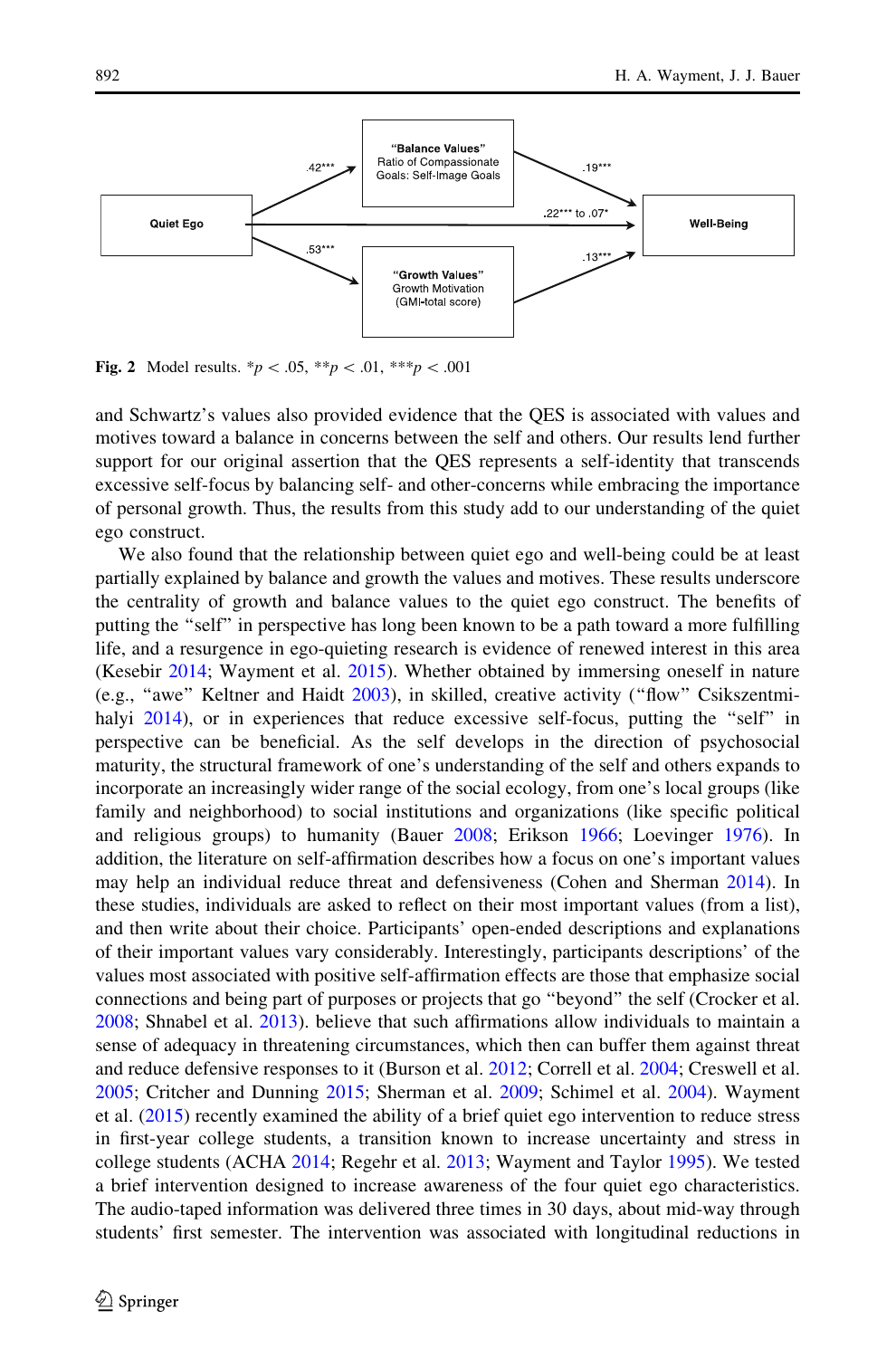oxidative stress and mind-wandering (Wayment et al. [2015\)](#page-15-0). In another study of middleage female artisans, this same brief intervention was associated with a dampened stress reactivity response to induced negative mood (Collier et al. [2016\)](#page-13-0). Future research may benefit from testing the effectiveness of interventions (e.g., ACT, Mindfulness-Based, and other positive psychology interventions) that help individuals focus, cultivate, or strengthen growth and balance values.

Although not the main focus of our study, our results also supports Crocker's model of ego- and eco-system motivation. Compassionate interpersonal goals were not only correlated with the QES, but also with Schwartz's second-order value cluster *other-focused* values whereas self-image goals were most strongly correlated with the second-order value cluster of *self-protection values*. We also found that using compassionate goals relatively more often than self-image goals was related to well-being and partly explained the relationship between QES and well-being. Our results add to results reported by Crocker and colleagues on the benefits of compassionate goal use among college students. In several studies, compassionate goal use is related to reduced distress and improved social support and academic interest (Canevello and Crocker [2010,](#page-13-0) [2011](#page-13-0); Crocker and Canevello [2008;](#page-13-0) Crocker et al. [2009](#page-14-0); Crocker et al. [2010\)](#page-14-0). In other words, quiet-ego concerns tend to hang together, just as noisy-ego concerns tend to hang together.

Our results also suggest that a quiet ego may be important for collective well-being. For example, in a recent set of studies spanning samples from 20 countries, *self-transcendence* and *openness to change* values (both reflect second-order *growth* value cluster) were positively related to political activism (Vecchione et al. [2015](#page-15-0)). In another study of culturally diverse participants, those who valued *self-enhancement* values (*power, hedonism*, and–to a lesser degree—achievement) worried more about threats to the self whereas those who valued self-transcendent values (universalism and benevolence) were less worried about threats to the self but more about the larger communities in which they lived (e.g., society, world) (Schwartz et al. [2000](#page-15-0)). Thus, cultivating a quiet ego and the accompanying values may be important for both individualistic and collectivistic well-being.

Our study was conducted with primarily white, female college students in the early years of their college education. Thus, our results are not likely representative of more diverse samples of adults. Our findings are further limited by a data collection error that precluded our ability to make gender or ethnic group comparisons, although our sample size was quite large. Future studies of the values associated with QES would benefit from examining if the values differed by gender, ethnicity, or age. On the positive side, we were able to examine the pattern of correlations between QES and values sequentially in essentially five samples of students by randomly dividing our large sample in advance of our data analyses. Inspection of the individual correlations provides a nice example of how much effect sizes can vary (e.g., "dance of the  $p$  values") and the importance of reproducibility of results (Cumming [2014](#page-14-0)).

An important limitation concerns our measurement of Schwartz's ten values with only ten items. In the 47-item Schwartz Value Scale (SVS; Schwartz and Shalom [2009\)](#page-15-0) each value is measured with multiple items (between 3 and 8 items), allowing for tests of factor structures of the 10 values, as well as the structure of higher-order values (Ralston et al. [2011\)](#page-14-0). Thus, our use of a 10-item scale precluded us from the ability to confirm the factor structures of the second-order value clusters, and may have adversely affected the reliabilities of the higher-order value clusters. Although our large sample size helped to minimize this problem to some extent (McClelland [1997\)](#page-14-0), future research would benefit from examining the relation of QES with the full 47-item SVS. In spite of these limitations,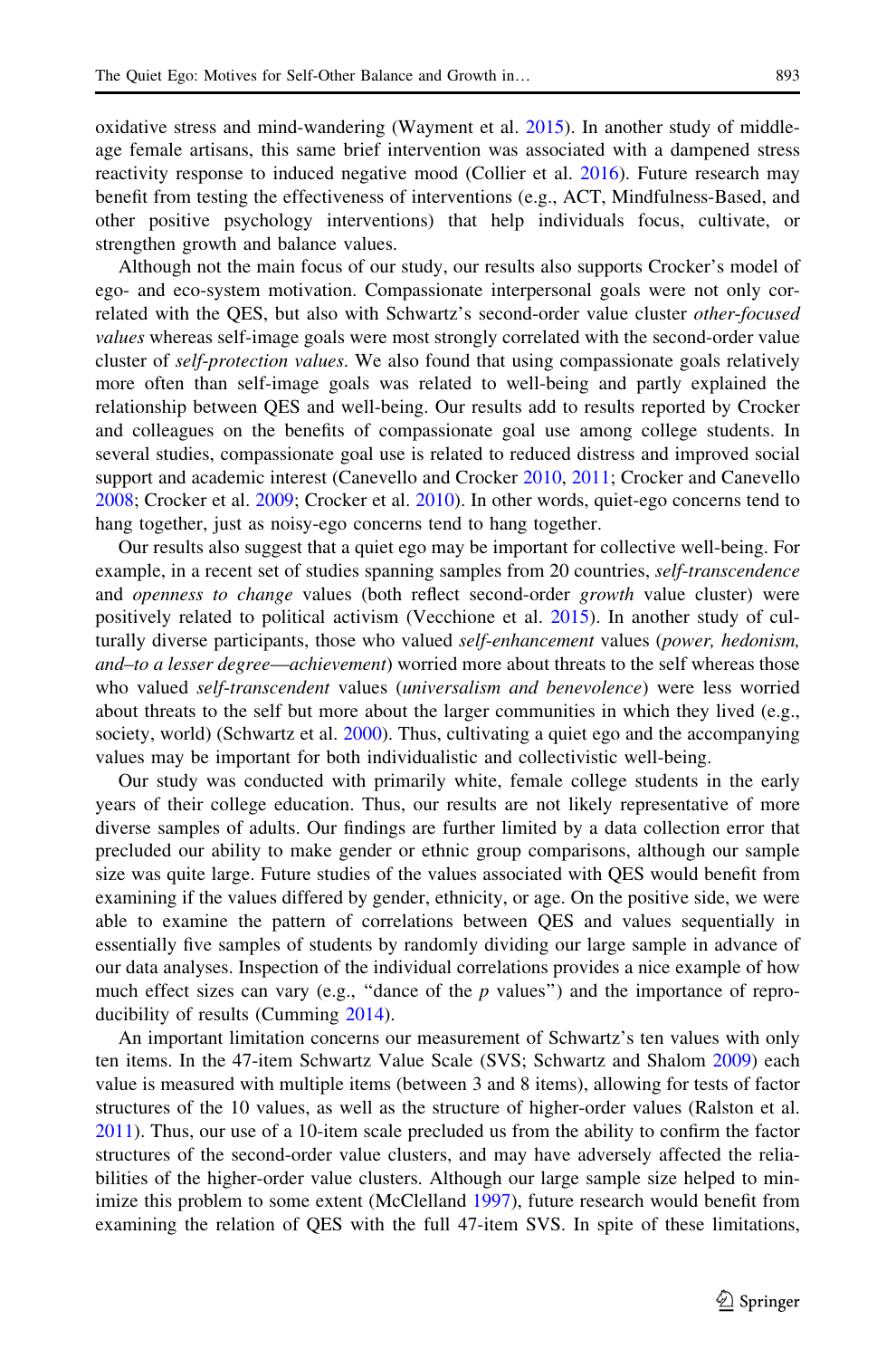<span id="page-13-0"></span>however, our results examining the QES with three different types of goal/value measures suggests a pattern confirming our hypothesis that QES reflects growth and balance values.

Our results represent an important next step in better understanding the less defended and more compassionate self-identity that we have termed quiet ego (Bauer and Wayment 2008; Wayment et al. [2015](#page-15-0)). We hope our results encourage further research and application about the importance of cultivating balance and growth-related values. The literature on the benefits of an expanded sense of self continues to grow and interventions designed to assist individuals in this important developmental journey may have important implications for well-being.

# **References**

- ACHA (American College Health Association). (2014). National College Health Assessment II: Reference Group Executive Summary Spring 2014. Hanover, MD: American College Health Association.
- Ashton, M. C., & Lee, K. (2009). The HEXACO-60: A short measure of the major dimensions of personality. Journal of Personality Assessment, 91, 340–345.
- Bardi, A., & Schwartz, S. H. (2003). Values and behavior: Strength and structure of relations. Personality and Social Psychology Bulletin, 29, 1207–1220.
- Bartone, P. T. (2007). Test-retest reliability of the dispositional resilience scale-15, a brief hardiness scale. Psychological Reports, 101, 943–944.
- Bauer, J. J. (2008). How the ego quiets as it grows: Ego development, growth stories, and eudaimonic personality development. In H. A. Wayment & J. J. Bauer (Eds.), Transcending self-interest: Psychological explorations of the quiet ego (pp. 199–210). Washington, DC: American Psychological Association Books.
- Bauer, J. J., Park, S. W., Montoya, R. M., & Wayment, H. A. (2015). Growth motivation: Toward two facets of eudaimonic self-development. Journal of Happiness Studies, 16, 185–210.
- Bauer, J. J., & Wayment, H. A. (2008). The psychology of quieting the ego. In H. A. Wayment & J. J. Bauer (Eds.), Transcending self-interest: Psychological explorations of the quiet ego (pp. 7–19). Washington, DC: American Psychological Association.
- Brown, C. M., Park, S. W., & Folger, S. F. (2012). Growth motivation as a moderator of behavioral selfhandicapping in women. Journal of Social Psychology, 152, 136–146.
- Brown, K. W., & Ryan, R. M. (2003). The benefits of being present: Mindfulness and its role in psychological well-being. Joural of Personality and Social Psychology, 84, 822–848.
- Burson, A., Crocker, J., & Mischkowski, D. (2012). Two types of value affirmation: Implications for selfcontrol following social exclusion. Social Psychology and Personality Science, 3, 510-516.
- Canevello, A., & Crocker, J. (2010). Creating good relationships: Responsiveness, relationship quality, and interpersonal goals. Journal of Personality and Social Psychology, 99, 78–106.
- Canevello, A., & Crocker, J. (2011). Changing relationship growth belief: Intrapersonal and interpersonal consequences of compassionate goals. Personal Relationships, 18, 370–391.
- Canevello, A., & Crocker, J. (2015). How self-image and compassionate goals shape intrapsychic experiences. Social and Personality Psychology Compass, 9, 620–629.
- Cohen, G. L., & Sherman, D. K. (2014). The psychology of change: Self-affirmation and social psychological intervention. Annual Review of Psychology, 65, 333–371.
- Collier, A. F., Wayment, H. A., & Birkett, M. (2016). Impact of making textile handcrafts on mood enhancement and inflammatory immune changes. Art Therapy: Journal of the American Art Therapy Association, 33(4), 178–185. doi[:10.1080/07421656.2016.1226647.](http://dx.doi.org/10.1080/07421656.2016.1226647)
- Correll, J., Spencer, S. J., & Zanna, M. P. (2004). An affirmed self and an open mind: Self-affirmation and sensitivity to argument strength. Journal of Experimental Social Psychology, 40, 350–356.
- Creswell, J. D., Welch, W. T., Taylor, S. E., Sherman, D. K., Gruenewald, T. L., & Mann, T. (2005). Affirmation of personal values buffers neuroendocrine and psychological stress responses. Psychological Science, 16, 846–851.
- Critcher, C. R., & Dunning, D. (2015). Self-affirmations provide a broader perspective on self-threat. Personality and Social Psychology Bulletin, 41, 3–18.
- Crocker, J., & Canevello, A. (2008). Creating and undermining social support in communal relationships: The role of compassionate and self-image goals. Journal of Personality and Social Psychology, 95, 555–575.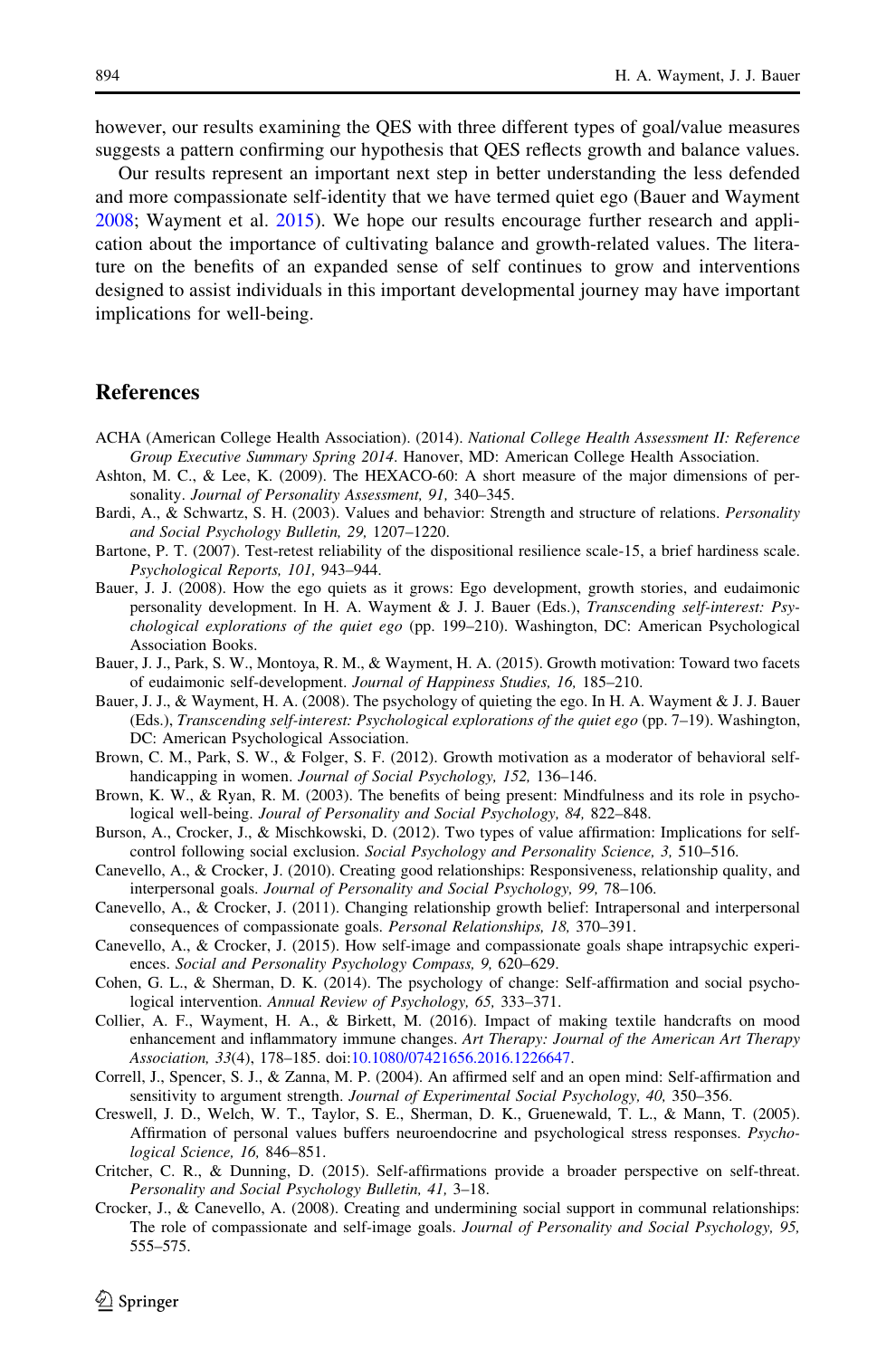- <span id="page-14-0"></span>Crocker, J., Canevello, A., Breines, J. G., & Flynn, H. (2010). Interpersonal goals and change in anxiety and dysphoria in first-semester college students. Journal of Personality and Social Psychology, 98, 1009–1024.
- Crocker, J., Niiya, Y., & Mischkowski, D. (2008). Why does writing about important values reduce defensiveness? Self-affirmation and the role of positive other-directed feelings. Psychological Science, 19, 740–747.
- Crocker, J., Olivier, M. A., & Nuer, N. (2009). Self-image goals and compassionate goals: Costs and benefits. Self & Identity, 8(2–3), 251–269.
- Csikszentmihalyi, M. (2014). Flow and the foundations of positive psychology: The collected works of Mihaly Csikszentmihalyi. Dordrecht: Springer.
- Cumming, G. (2014). The new statistics: Why and how. Psychological Science, 25, 7–29.
- Erikson, E. H. (1966). Human strength and the cycle of generations. Psyche (Stuttgart), 20(4), 241–281.
- Erikson, E. H. (1968). Identity: Youth and crisis. New York: Norton.
- Exline, J. J. (2008). Taming the wild ego. In H. A. Wayment & J. J. Bauer (Eds.), Transcending self-interest: Psychological explorations of the Quiet ego (pp. 53–62). Washington, DC: APA Books.
- Fontaine, J. R. J., Poortinga, Y. H., Delbeke, L., & Schwartz, S. H. (2008). Structural equivalence of the values domain across cultures: Distinguishing sampling fluctuations from meaningful variation. Journal of Cross-Cultural Psychology, 39, 345–365.
- Hayes, A. F. (2013). An introduction to mediation, moderation, and conditional process analysis: A regression-based approach. New York, NY: Guilford.
- Huebner, E. S. (1991). Further validation of the students' life satisfaction scale: The independence of satisfaction and affect rating. Journal of Psychoeducational Assessment, 9, 363–368.
- Keltner, D., & Haidt, J. (2003). Approaching awe, a moral, spiritual, and aesthetic emotion. Cognition and Emotion, 17, 297–314.
- Kesebir, P. (2014). A quiet ego quiets death anxiety: humility as an existential anxiety buffer. Journal of Personality and Social Psychology, 106, 610–623.
- Lindeman, M., & Verkasalo, M. (2005). Measuring values with the Short Schwartz's Value Survey. *Journal* of Personality Assessment, 85, 170–178.
- Loevinger, J. (1976). Ego development. San Francisco: Jossey-Bass.
- McAdams, D. P. (1995). What do we know when we know a person? Journal of Personality, 63, 363–396.
- McAdams, D. P. (2013). The psychological self as actor, agent, and author. Perspectives on Psychological Science, 8, 272–295.
- McAdams, D. P., & de St. Aubin, E. (1992). A theory of generativity and its assessment through self-report, behavioral acts, and narrative themes in autobiography. Journal of Personalilty and Social Psychology, 62, 1003–1015.
- McClelland, G. H. (1997). Optimal design in psychological research. Psychological Methods, 2, 3-19.
- Montoya, R. M., & Pittinsky, T. L. (2011). When increased group identification leads to outgroup liking and cooperation: the role of trust. Journal of Social Psychology, 151, 784–806.
- Neff, K. D. (2003). Development and validation of a scale to measure self-compassion. Self and Identity, 2, 223–250.
- Park, S. W., Bauer, J. J., & Arbuckle, N. B. (2009). Growth motivation attenuates the self-serving attribution. Journal of Research in Personality, 43, 914–917.
- Perrinjaquet, A., Furrer, O., Usunier, J.-C., Cestre, G., & Valette-Florence, P. (2007). A test of the quasicircumplex structure of human values. Journal of Research in Personality, 41(4), 820–840.
- Preacher, K. J., & Hayes, A. F. (2004). SPSS and SAS procedures for estimating indirect effects in simple mediation models. Behavior Research Methods, Instruments, & Computers, 36, 717–731.
- Preacher, K. J., Rucker, D. D., & Hayes, A. F. (2007). Addressing moderated mediation hypotheses: Theory, methods, and prescriptions. Multivariate Behavioral Research, 42, 185–227.
- Ralston, D. A., Egri, C. P., Reynaud, E., Srinivasan, N., Furrer, O., Brock, D., et al. (2011). A twenty-first century assessment of values across the global workforce. Journal of Business Ethics, 104, 1–31.
- Regehr, C., Glancy, D., & Pitts, A. (2013). Interventions to reduce stress in university students: A review and meta-analysis. Journal of Affective Disorders, 148, 1–11.
- Schimel, J., Arndt, J., Banko, K. M., & Cook, A. (2004). Not all self-affirmations were created equal: The cognitive and social benefits of affirming the intrinsic (vs. extrinsic) self. Social Cognition, 22, 75–99.
- Schönbrodt, F. D., & Perugini, M. (2013). At what sample size to correlations stabilize? Journal of Research in Personality, 47, 609–612.
- Schwartz, S. H. (2012). An overview of the Schwartz theory of basic values. Online Readings in Psychology and Culture. doi:[10.9707/2307-0919.1116](http://dx.doi.org/10.9707/2307-0919.1116).
- Schwartz, S. H., & Boehnke, K. (2004). Exaluating the structure of human values with confirmatory factor analysis. Journal of Research in Personality, 38, 230–255.